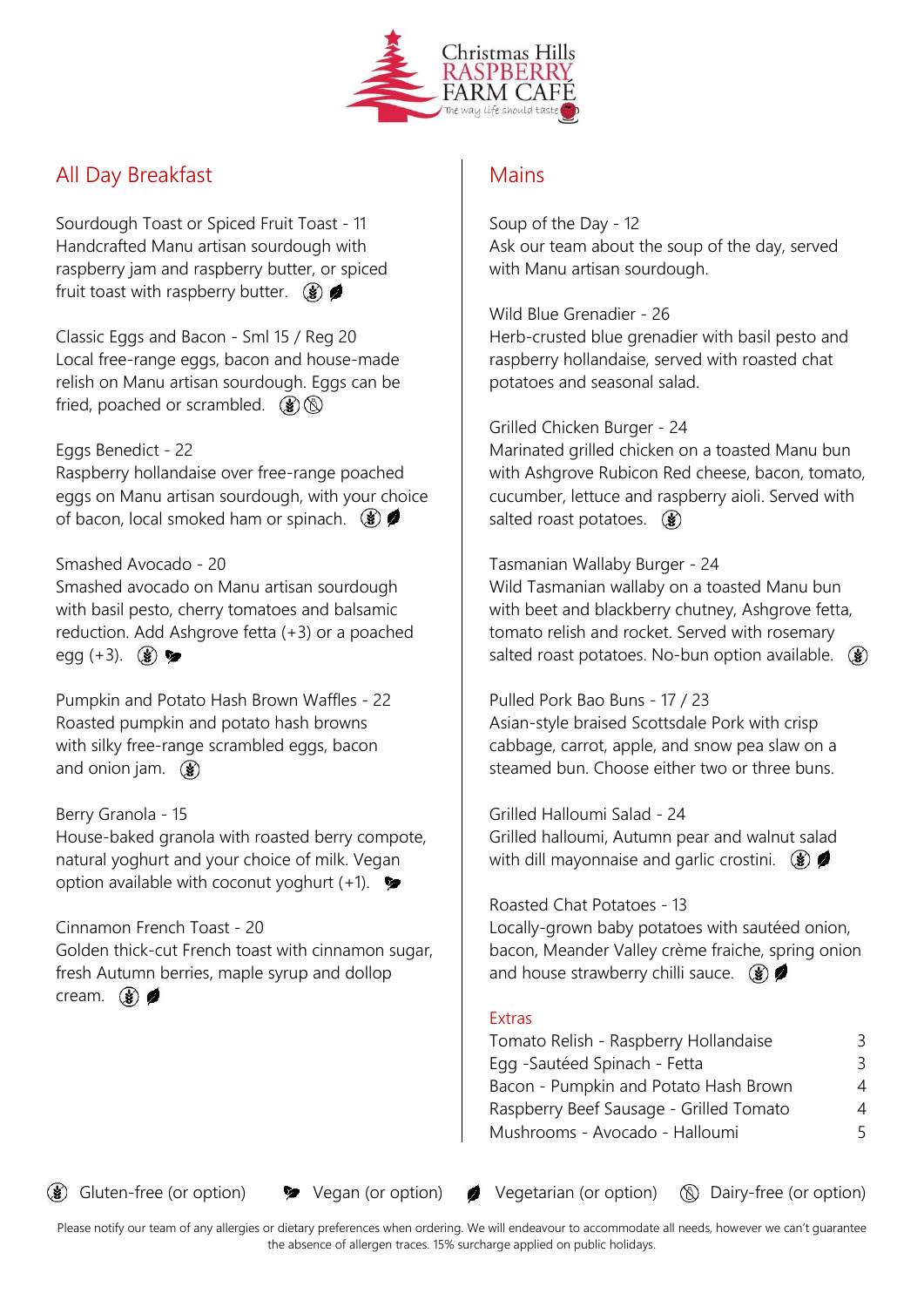

## **Desserts**

Raspberry Pancakes - Sml 12 / Reg 19 Fluffy pancake served with raspberries, raspberry ice cream, warm raspberry sauce and dollop cream. Gluten-free buckwheat pancakes available  $(+1)$ .  $(3)$ 

Raspberry Waffles - Sml 12 / Reg 19 Waffles served with raspberry ice cream, warm raspberry sauce, dollop cream and berries.

Raspberry Sundae - Sml 12 / Reg 17 A spin on a traditional sundae, lined with raspberries, raspberry ice cream, raspberry sauce, dollop cream and a crisp wafer.  $\circledast$ 

Raspberry Crepe - 16 Filled with warm berries, served with raspberry ice cream, house raspberry sauce and dollop cream. ( $\circledast$ )

Ice Cream and Hot Sauce - Sml 8 / Reg 12 Raspberry ice cream with warm raspberry sauce.  $\circledast$ 

Baked Raspberry Cheesecake - 12 Creamy baked raspberry cheesecake with a raspberry glaze, raspberry sauce and dollop cream.

Orange-Coconut Cream Tart - 14 Delicately crusted orange and coconut cream tart with blackberries, coconut yoghurt and a light ginger syrup.  $\circledast \blacktriangleright \circledast$ 

Freshly Baked Panookie - 14 Treat yourself to a one-pan baked-to-order cookie, topped with sweet goodies. Please check our specials board for today's flavour.

Marbled Choc Hazelnut Brownie - 12 Decadent marbled chocolate and hazelnut brownie with house raspberry sauce and dollop cream.

## **Desserts**

Scones - 9 Our sought-after classic scones, served with raspberry jam and dollop cream.  $\circledast$ 

Muffin of the Day - 8 Ask our team about the muffin of the day, served with raspberry butter or dollop cream.

Natural Raspberries - Sml 8 / Reg 14 From the cane to you, we have left them as nature intended, plain and sweet.  $\circledast$ 

Raspberries and Cream - Sml 9 / Reg 14 Fresh berries drizzeled with runny cream and dusted with confectioners' sugar.  $\circledast$ 

Raspberries and Ice Cream - Sml 10 / Reg 15 Fresh raspberries with ice cream.  $\circledast$ 

Natural Strawberries - Sml 6 / Reg 10 We have left them as nature intended, just sliced for your convenience.  $\circledast\blacktriangleright$ 

Strawberry Whip - Sml 7 / Reg 11 The sweetest strawberries topped with whipped cream and dusted with confectioners' sugar.  $\circledast$ 

Strawberries and Ice Cream - Sml 9 / Reg 13 Fresh strawberries with vanilla bean ice cream.  $\circledast$ 

Mixed Berries - Sml 9 / Reg 13 A mix of our three favourites; raspberries, strawberries and blackberries.  $(\mathbf{\hat{s}})$ 

### **Extras**

| Runny Cream                   |   |
|-------------------------------|---|
| Dollop Cream                  | 2 |
| Vanilla Bean Ice Cream        | 3 |
| Raspberry Ice Cream or Sorbet | 3 |

 $\circledast$  Gluten-free (or option)  $\bullet$  Vegan (or option)  $\bullet$  Vegetarian (or option)  $\circledast$  Dairy-free (or option)

Please notify our team of any allergies or dietary preferences when ordering. We will endeavour to accommodate all needs, however we can't guarantee the absence of allergen traces. 15% surcharge applied on public holidays.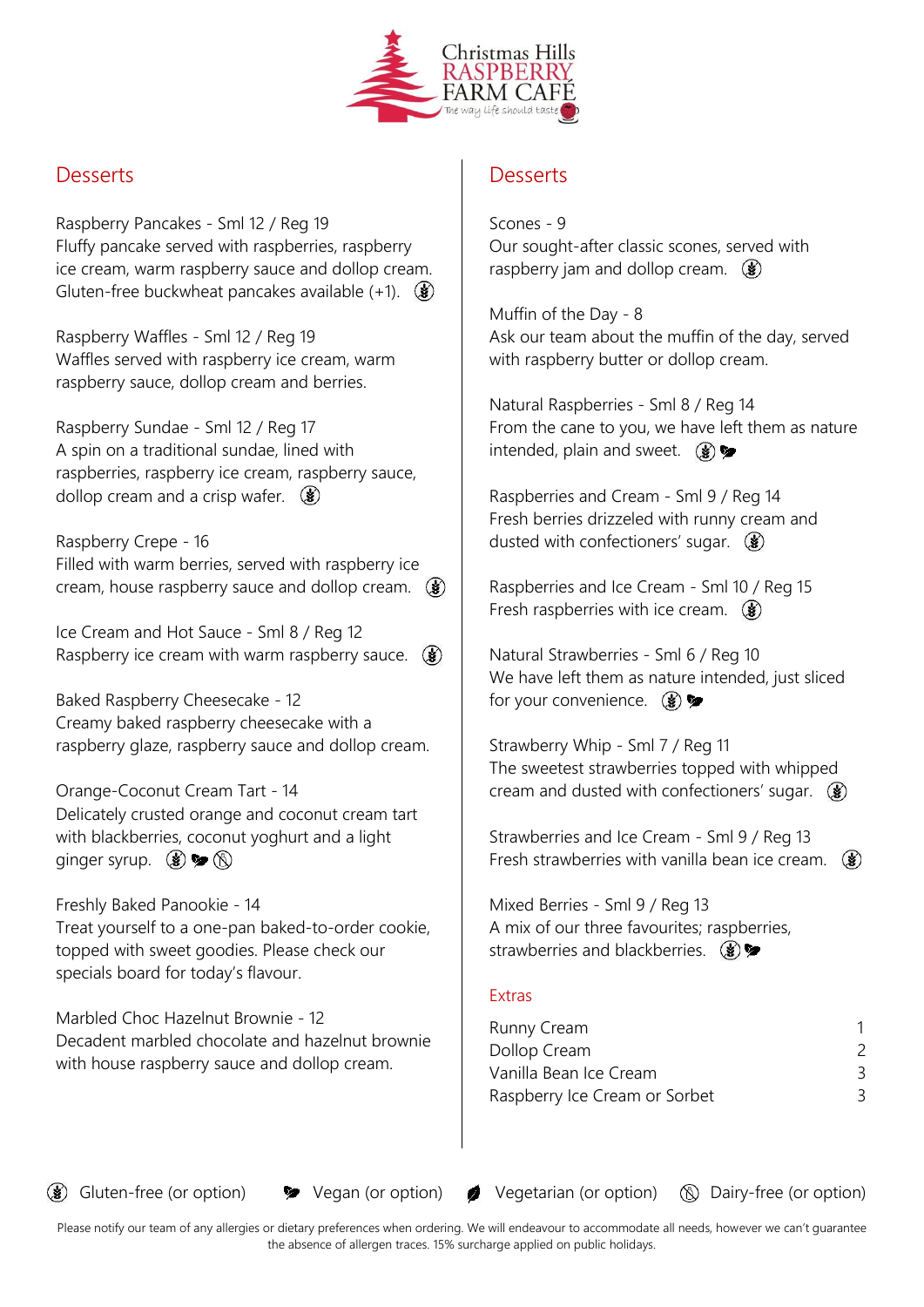

# Cold Drinks

Smoothies - 9 Fruit of your choice: raspberry, strawberry, blackberry, blueberry or banana. Blended with ice cream and milk.

Lassi - 9 Blended raspberries, Tasmanian yoghurt and Tasmanian honey.

### Iced - 8

Flavour of your choice: raspberry, chocolate, caramel, vanilla or coffee. Topped with ice cream and whipped cream.

Milkshakes - 7 Flavour of your choice: raspberry, strawberry, chocolate, vanilla, caramel or coffee.

Raspberry Fizz - 9 Blended raspberry sorbet and raspberries, topped with lemonade and soda. Add Tasmanian yoghurt to make it a Raspberry Swirl.

Simple Raspberry - Sml 4 / Reg 5.5 Our raspberry syrup with your choice of lemonade, soda or mineral water.

The Redback - 8 Raspberry spider with house made raspberry syrup, raspberry ice cream and lemonade.

Iced Tea - 7 Your choice of: lemon myrtle and raspberry or peppermint and raspberry.

Kombucha - 7 Raspberry and lemon.

Juice - Sml 4.5 / Reg 6.5 Tasmanian apple with house raspberry juice, Tasmanian orange juice, Tasmanian apple juice.

# Hot Drinks

Coffee - Sml 4.7 / Reg 5.7 Cappuccino, latte, flat white, long black, espresso, macchiato, mocha or chai.

Raspberry Latte - Sml 5 / Reg 6 Standard latte with raspberry syrup, topped with our raspberry Lust Dust.

Plunger Coffee - 6 Served black or with milk.

Hot Chocolate - Sml 4.7 / Reg 5.7 Milk chocolate, white chocolate, raspberry milk chocolate or raspberry white chocolate.

Raspberry Affogato - 6 Vanilla ice cream topped with espresso, raspberry syrup and our raspberry Lust Dust. (non-alcoholic)

Tea - 5 for one +2 per extra person Loose leaf pot served with or without milk. Bushell's, English Breakfast, Earl Grey, raspberry and peppermint, raspberry and lemon myrtle, green, lemon myrtle, or peppermint.

Please see over for cocktails, wine, beer and cider.